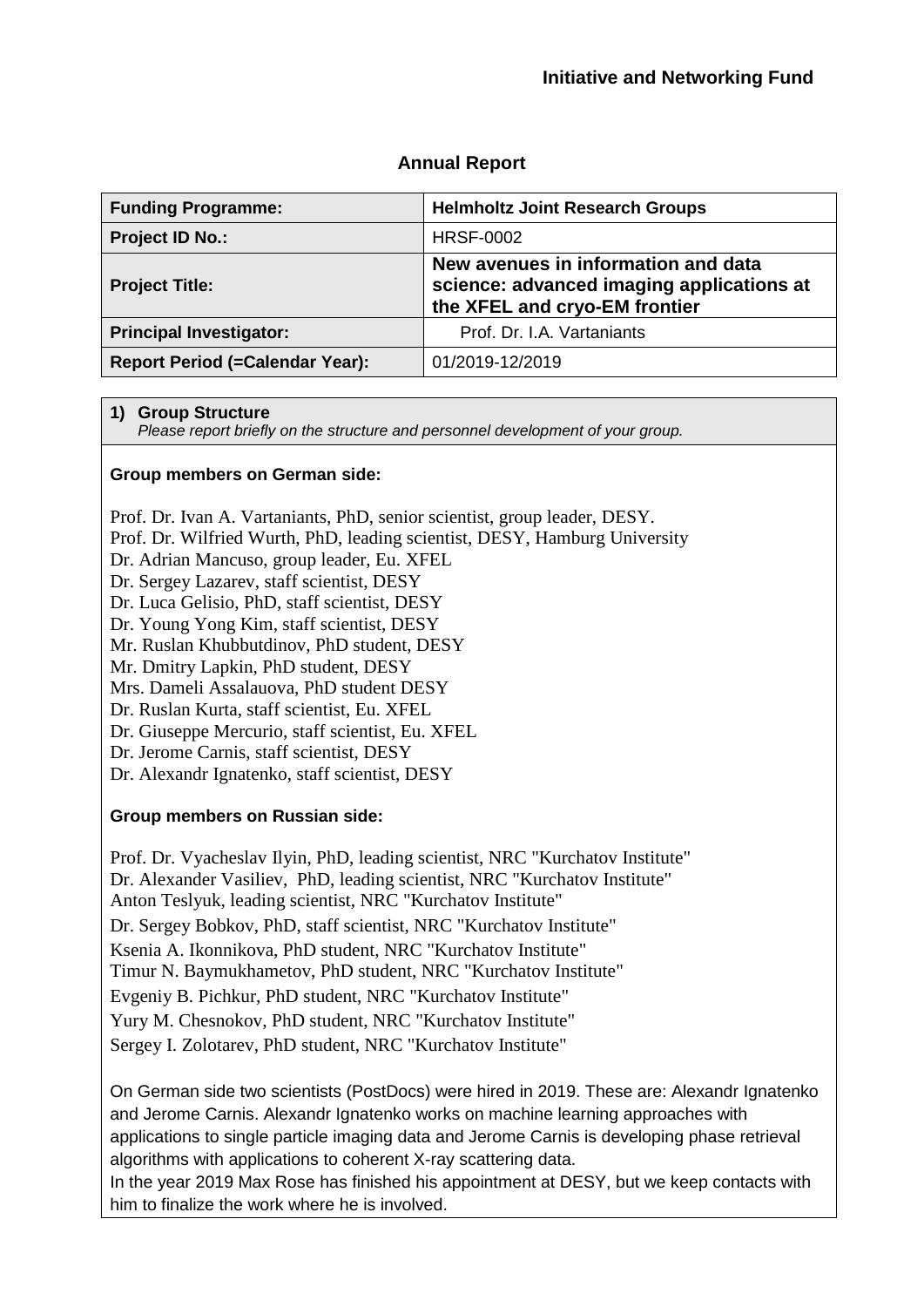- S. Lazarev has finished his appointment at DESY in September 2019.
- W. Wurth passed buy occasionally in 2019 year.

## **2) Network/ Meetings**

*Please describe how the group works together. Have there been any international meetings organized by or attended by the group? What is the contribution of the group to the networking of international partners and the Helmholtz Centre?*

The group was actively working together. We have two Workshops organized on a German (DESY) and Russian (Moscow) sides (see the schedule of these Workshops in Appendixes).

The first Meeting was organized at DESY on April 1-4, 2019. The second Meeting was organized at Helmholtz Center in Moscow on November 19-20, 2019.

Besides that we have few short term visits from German side to Russia and from Russia to Moscow for discussions and updates of the project as well as for participation of European XFEL and DESY Photon Science Users Meetings and experiments performed at European XFEL.

We had a longer term (two months) visit of S. Bobkov and S. Zolotarev (NRC "Kurchatov Institute") to DESY, when they were working on the data analysis obtained in several single particle imaging (SPI) experiments at European XFEL.

Results of the research performed in the frame of this Project were reported on a number of National and International Conferences and Workshops (see for the list of Conferences Appendixes).

### **3) Scientific Progress / Milestones**

*How has your work plan progressed? What important milestones could be achieved during the report period? Is the progress of your work in accordance with original planning or has the work plan been changed?*

# **Description of work performed in the reporting year and scientific results obtained**

A joint project supported by the Helmholtz Association (Germany, HRSF-002 grant) and the Russian Science Foundation (RSF, grant № 18-41-06001) has been carried out by the research teams of DESY (Hamburg) and European XFEL (Schenefeld) on German side and NRC "Kurchatov Institute" (Moscow) on the Russian side from the beginning of 2018 on the topic "New avenues in information and data science: advanced imaging applications at the XFEL and cryo-EM frontier".

Two workshops were organized in the reporting 2019 year. One was organized at DESY, Hamburg (Germany) on April 1-4 (2019) and one in Moscow on November 19-20 (2019). These Workshops were attended by the majority of the project participants from the Russian and German sides. The list of talks presented at these Workshops may be found in the attached files.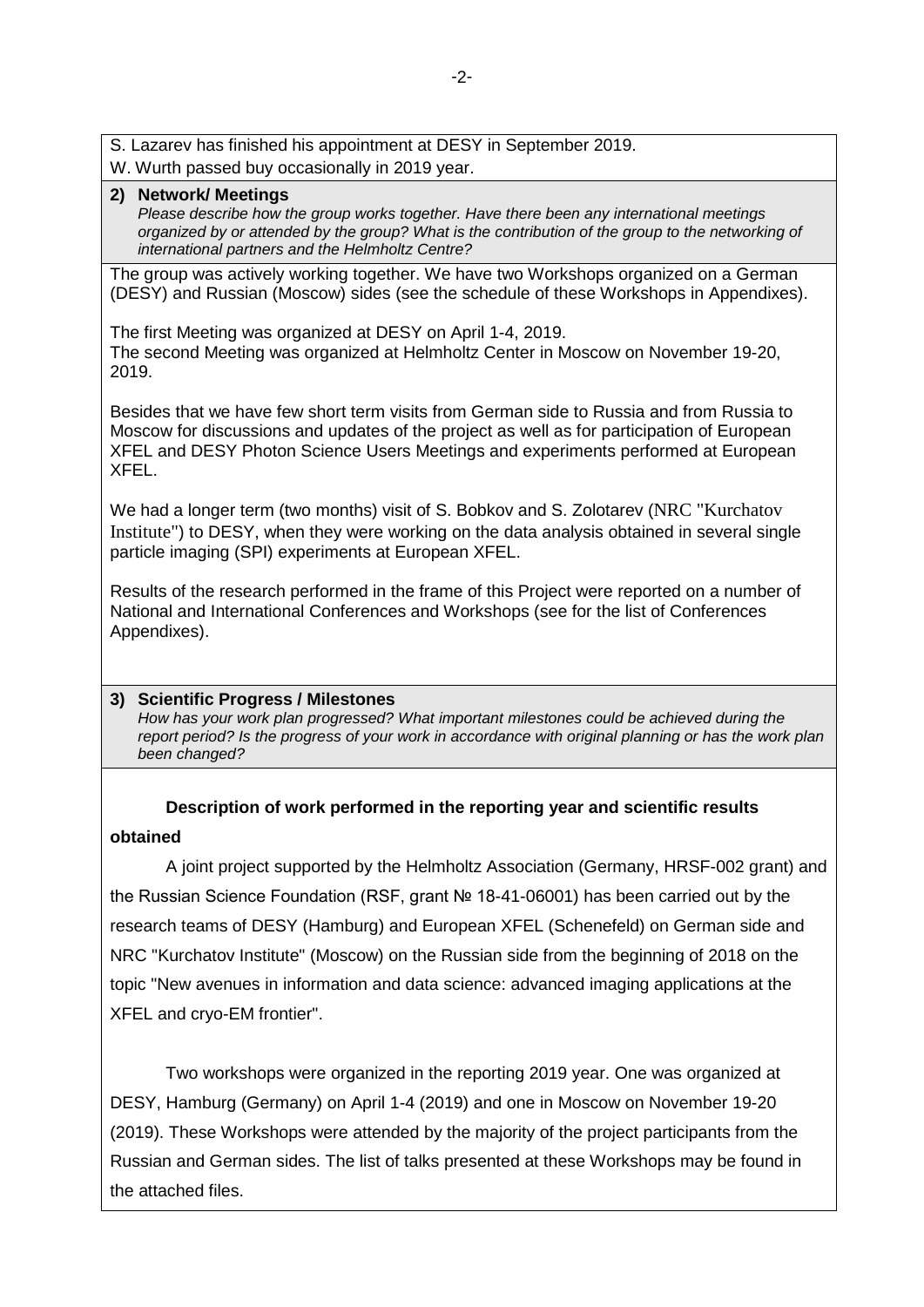Members of the German team (I.A. Vartaniants, Y.Y. Kim, D. Assalauova, A. Ignatenko) together with the members of the Russian team (A. Teslyuk, S. Bobkov, K. Ikonnikova, S. Zolotarev) participated in a three SPI experiments performed at Eu. XFEL during 2019 year (Proposal 2145, May 2019, SPB beamline Eu. XFEL; Proposal 2146, July 2019, SQS beamline Eu. XFEL; Proposal 2316, October 2019, SPB beamline Eu. XFEL).

S, Bobkov and S. Zolotarev stayed at DESY for about two months each (June – August, 2019) to perform research and evaluation of data from these experiments in collaboration with the DESY team.

The main goal of the project is to provide data processing and analysis of streaming data obtained in experiments at the European X-ray Free-Electron Laser (European XFEL) and modern cryogenic electron microscopes (cryo-EM) to study the three-dimensional (3D) structure of single nanoscale particles (viruses, large biological molecules and other biological objects) in the quasi-real-time regime as these data are acquired at the listed experimental facilities.

#### **In 2019, the following results were obtained.**

An intermediate software layer for the containerized software platform was developed that is universal for two basic applications - processing of SPI XFEL data and cryo-EM experiments. Development is based on the Docker containerization technology and Kubernetes technology for orchestration of the operation of applied modules in a containerized environment. In this containerized environment in 2020, the application modules will be implemented for forming user versions of the developed software platform with installations on the resources of NRC "Kurchatov Institute" and DESY/Eu-XFEL. On these results the article is prepared, which will be published in early 2020 [11].

An important aspect of the work in 2019 was the coupling of a software platform with the working versions of the platform on the analysis of SPI XFEL and cryo-EM data. On this basis, processing and analysis of SPI XFEL and cryo-EM data was carried out. Analysis of the first SPI data of the end of 2017 experiment at Eu-XFEL, in which participants from the teams of NRC "Kurchatov Institute" and DESY/Eu-XFEL made a key contribution. It was demonstrated that diffraction patterns of individual particles in SPI experiments on Eu-XFEL can be collected using X-ray pulses with the megahertz pulse repetition rate. The results obtained open the way to the use of high-speed XFELs at design frequency to generate diffraction patterns of individual of particles. Based on these results, the SPI Collaboration (8 participants of which are the members of the joint Helmholtz-RSF project) prepared the first reporting article on the experimental study of single nanoscale particles at Eu-XFEL, that will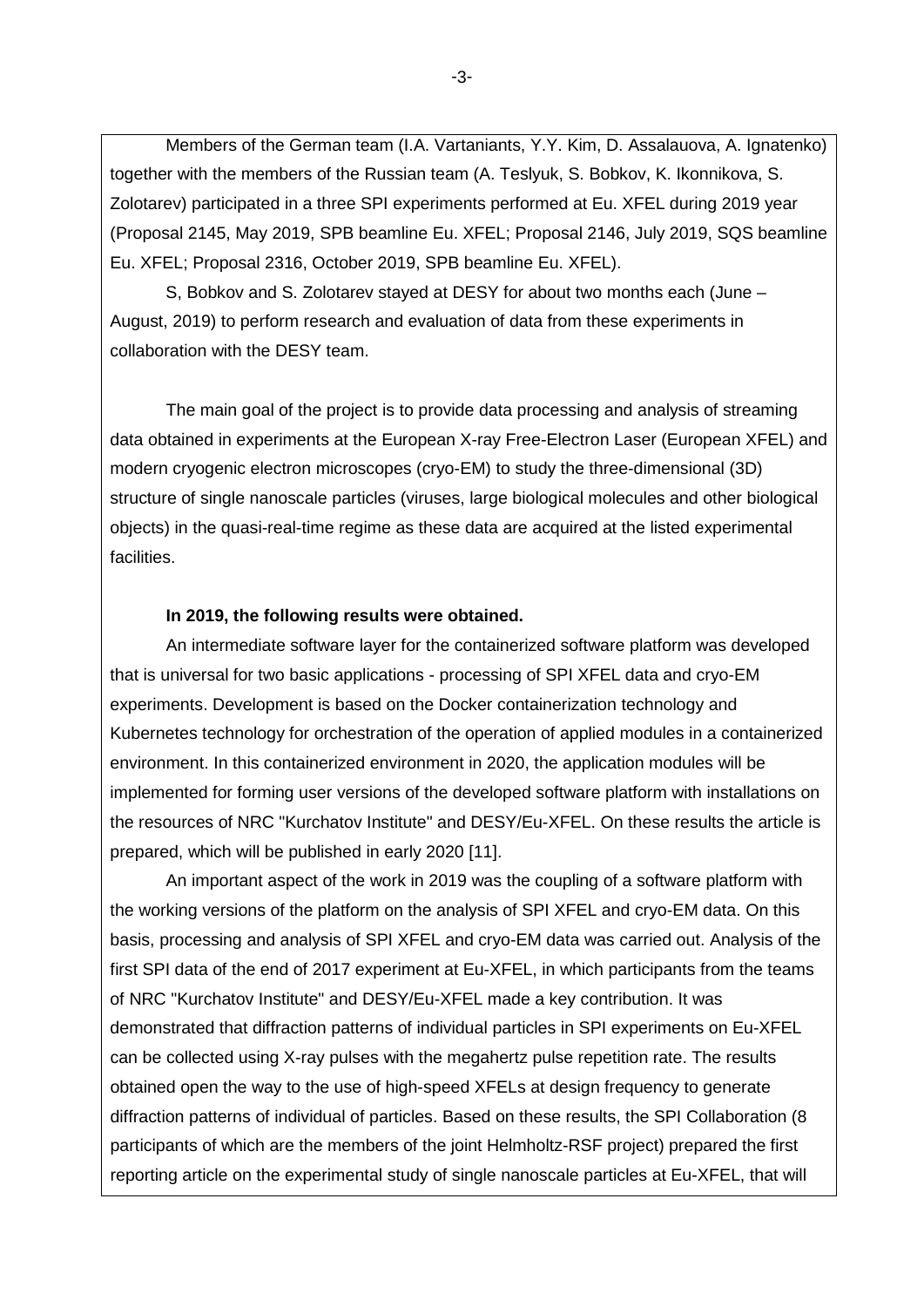be published in 2020 [13].

A new module has been developed to estimate the resolution of 3D biomolecule structures in SPI XFEL experiments based on the algorithm of ResMap, used in cryo-EM data analysis. A reporting article has been published on these results [9].

The results of 3D structure recovery and the results of testing of the developed software have been obtained. These results are based on the data obtained at the AMO beamline (LCLS) as part of the SPI Collaboration. The pipeline of SPI reconstruction has been redesigned, additional methods for correction of background scattering have been developed, the existing methods have been modified. It is shown that these results provide an opportunity to eliminate some of the following drawbacks of experimental data: inaccessibility of information from half of the detector, low fraction of diffraction patterns from single particles, lack of information about the central fringe due to the detector protection beamstop. It was demonstrated that the upgraded conveyor system allowed for the 3D reconstruction of the PR772 bacteriophage virus without symmetry constrains. The resolution obtained was better than 8 nm, which was limited by the scattering intensity during the experiment and the number of diffraction patterns of single-particle images. Based on these results the teams of DESY and NRC "Kurchatov Institute" are preparing an article, which will be published in 2020.

A number of results have been obtained on research of three-dimensional structures of biomolecules and viruses in cryo-EM experiments. These results were obtained using the individual steps of the containerized software platform. As such, the platform that is currently under development was tested in the real case studies of reconstruction of 3D biomolecule structure from cryo-EM data. Among the obtained results are the results of research on Chaperonin structures - biomolecules involved in the coagulation of other proteins as well as cryo-EM analysis results on cryo-EM tomography data and small-angle X-ray scattering data on Dps-DNA structures. These results formed the basis for two reporting publications that will be published in 2020 [14, 15].

In addition to this work DESY and XFEL participants of the Project were strongly contributing to research performed at different FEL facilities [1, 2, 12]. A femtosecond resolution X-ray free-electron laser pump-probe experiment with solvated PtPOP metal complex molecules was analyzed by our teams [1]. The molecules were pumped with linear polarized laser pulses creating an excited state population with a preferred orientational (alignment) direction. Two time scales of 1.961.5 ps and 46610 ps were revealed by angular Xray Cross-Correlation Analysis (AXCCA) associated with structural changes and rotational dephasing of the solvent molecules, respectively. We demonstrate the structural sensitivity and accuracy of the x-ray standing wave technique at a high repetition rate free-electron laser, FLASH at DESY in Hamburg was demonstrated, by measuring the photoelectron yield from

 $-4-$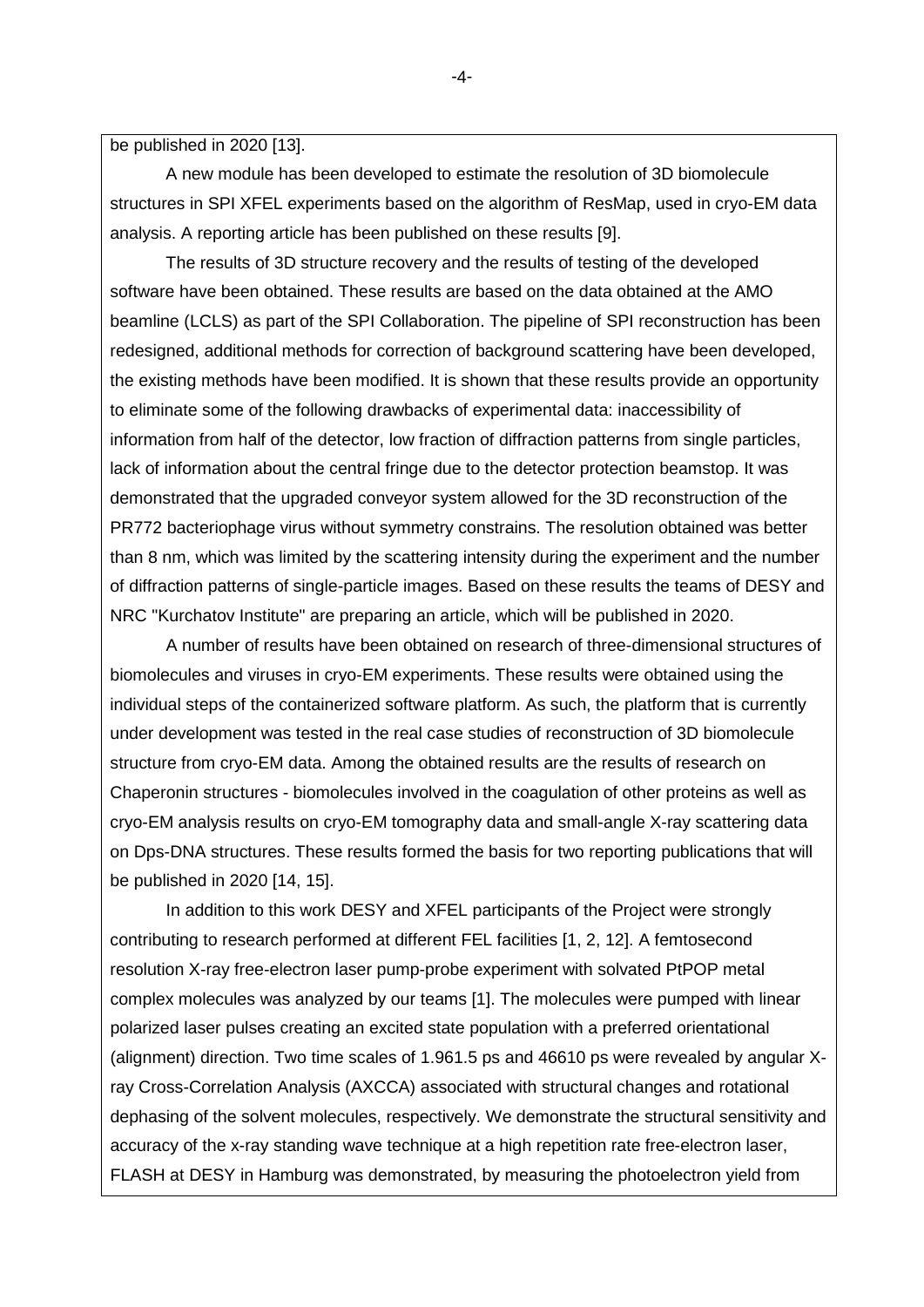the surface SiO2 of Mo/Si multilayers [2]. These experiments open up the possibility to obtain an unprecedented structural information of adsorbate and surface atoms with picometer spatial and femtosecond temporal resolution. And, finally, we reported on a pump-probe diffraction experiment performed at the LCLS on a colloidal crystal [12]. The IR laser intensity was sufficient to form a periodic plasma state on top of the colloidal crystal. The periodicity of the colloidal crystal and thus created plasma allowed us to study the plasma dynamics with a picosecond time resolution via Bragg peak analysis.

In the frame of FEL studies the group at DESY is developing new imaging schemes based on quantum imaging protocol, the corresponding paper was accepted for publication in the end of 2019 [10]. In this work the results of a classical ghost imaging experiment accomplished at an XUV FEL source FLASH are presented. We demonstrate the possibility of image formation, a double bar in our case, in the beam that has never interacted with the sample. With this experiment we extend the quantum optics methodology to the FEL community.

Group at DESY worked as well on the development of various methods of data analysis and, especially, on the method of AXCCA. An overview of this relatively new technique describing the potentials and applications of this technique to study soft- and hard-condensed matter samples was published this year [5]. This approach in combination with X-ray nanodiffraction was applied to study the formation and correlation of domain boundaries in mesocrystalline superlattices of PbS nanocrystals with face-centered cubic structure [7].

Important developments were obtained in the study of catalysis problem by the DESY group [3,8]. Using coherent X-ray diffraction imaging (CXDI) as an in situ tool, we determined the shape and strain state of a platinum nanoparticle [3]. The experiment was performed at a temperature of 400 K under continuous gas flow conditions of pure Ar and Ar/CO mixtures. Our analysis suggests that under mixed Ar/CO flow at 400 K reshaping of the nanoparticle occurred. New high index facets developed, leading to a stronger lattice expansion, also propagating into the nanoparticle bulk. Our high-resolution experiments pave the way for future CXDI experiments under operando catalytic reaction conditions.

Another important topic of research of the DESY group was understanding of coherence properties of 4-th generation storage rings with ultra-low emittance values [6]. It is presently expected that a storage ring with emittance values of 10 pm rad will reach diffraction limit at hard X-rays. Our analysis have shown that, for the parameters of the storage ring considered in this work, the diffraction limit will be reached for soft X-ray energies. About ten modes will contribute to the radiation field at 12 keV photon energy and even more modes give a contribution at higher photon energies. This analysis shows that, to reach the diffraction limit for high photon energies, electron beam emittance should go down to 1 pm rad and below.

-5 -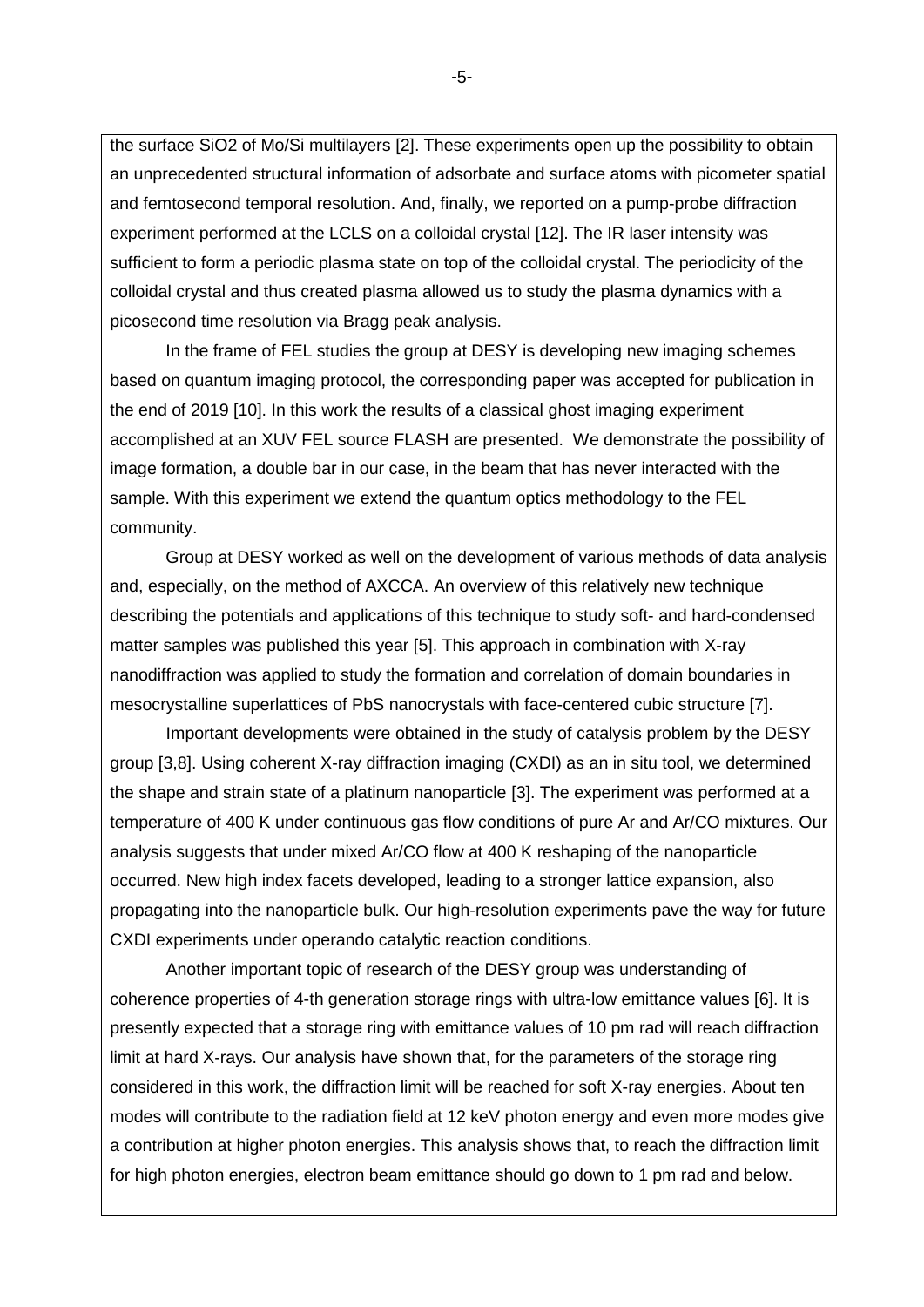#### **Conferences participation**

The results of our joint work were presented on a number of national and International Conferences and Workshops (see list of Conferences attached below). To list just one event, our joined German – Russian group was invited to present our research in the frame of the Helmholtz Associations Initiative and Networking Fund and Russian Science Foundation grant at the IV Russian young scientists forum «Science of future – science of young people» in the frame of III International science conference «Science of future», Sochi, May 14-17, 2019. This was a special day event dedicated to Helmholtz-Russia collaboration and called "Russian-German day". Presentation was made jointly by N. Mukharamova (DESY), I.A. Vartaniants (DESY), and V. Ilyin (NRC "Kurchatov Institute") with the topic: "New avenues in information and data science: advanced imaging applications at the XFEL and cryo-EM frontier".

## **4) Financial Plan / Time Schedule**

*Can you comply with the financial plan and time schedule or do you see a need for adjustment?* Financial plan and time schedule looks fine and we do not see any needs for adjustment. It was some left over of consumables cost money, which was transferred to this year and will be

spend this year.

# **5) Publications of the Group**

## **List of publications in the year 2019 with acknowledgements to grant funding**

- 1. P. Vester, I.A. Zaluzhnyy, **R. P. Kurta**, K. B. Møller, E. Biasin, K. Haldrup, M. M. Nielsen, and **I.A. Vartanyants**, ''Ultrafast structural dynamics of photo-reactions observed by time-resolved x-ray cross-correlation analysis'', Struct. Dyn., **6**, Issue 2, 024301 (2019). DOI: 10.1063/1.5086374, Impact factor: 1.617.
- 2. **G. Mercurio**, I. A. Makhotkin, I. Milov, **Y. Y. Kim**, I. A. Zaluzhnyy, S. Dziarzhytski, L. Wenthaus, **I. A. Vartanyants**, and **W. Wurth**, ''Towards Time-Resolved Atomic Structure Determination by X-Ray Standing Waves at a Free-Electron Laser'', New J. Phys. **21** 033031 (2019). DOI: 10.1088/1367-2630/aafa47, Impact factor: 3.773.
- 3. M. Abuin, **Y. Y. Kim**, H. Runge, S. Kulkarni, S. Maier, D. Dzhigaev, **S. Lazarev**, **L. Gelisio**, Ch. Seitz, M.-I. Richard, T. Zhou, V. Vonk, Th. F. Keller, **I. A. Vartanyants,** and A. Stierle, ''Coherent X-ray Imaging of CO-Adsorption-Induced Structural Changes in Pt Nanoparticles: Implications for Catalysis'', ACS Appl. Nano Mater. **2** 4818-4824 (2019). DOI: 10.1021/acsanm.9b00764.
- 4. **S. Lazarev**, D.J. O. Göransson, M. Borgström, M. E. Messing, H. Q. Xu, D. Dzhigaev, O. M. Yefanov, S. Bauer, T. Baumbach, R. Feidenhans'l, L. Samuelson, and **I. A. Vartanyants**, ''Revealing misfit dislocations in InAs0.26P0.74-InP core-shell nanowires by x-ray diffraction'', Nanotechnology **30** 505703 (2019). DOI: 10.1088/1361-6528/ab40f1. Impact factor: 3.399.
- 5. I.A. Zaluzhnyy, **R. P. Kurta**, M. Scheele, F. Schreiber, B. I. Ostrovskii, and **I. A.**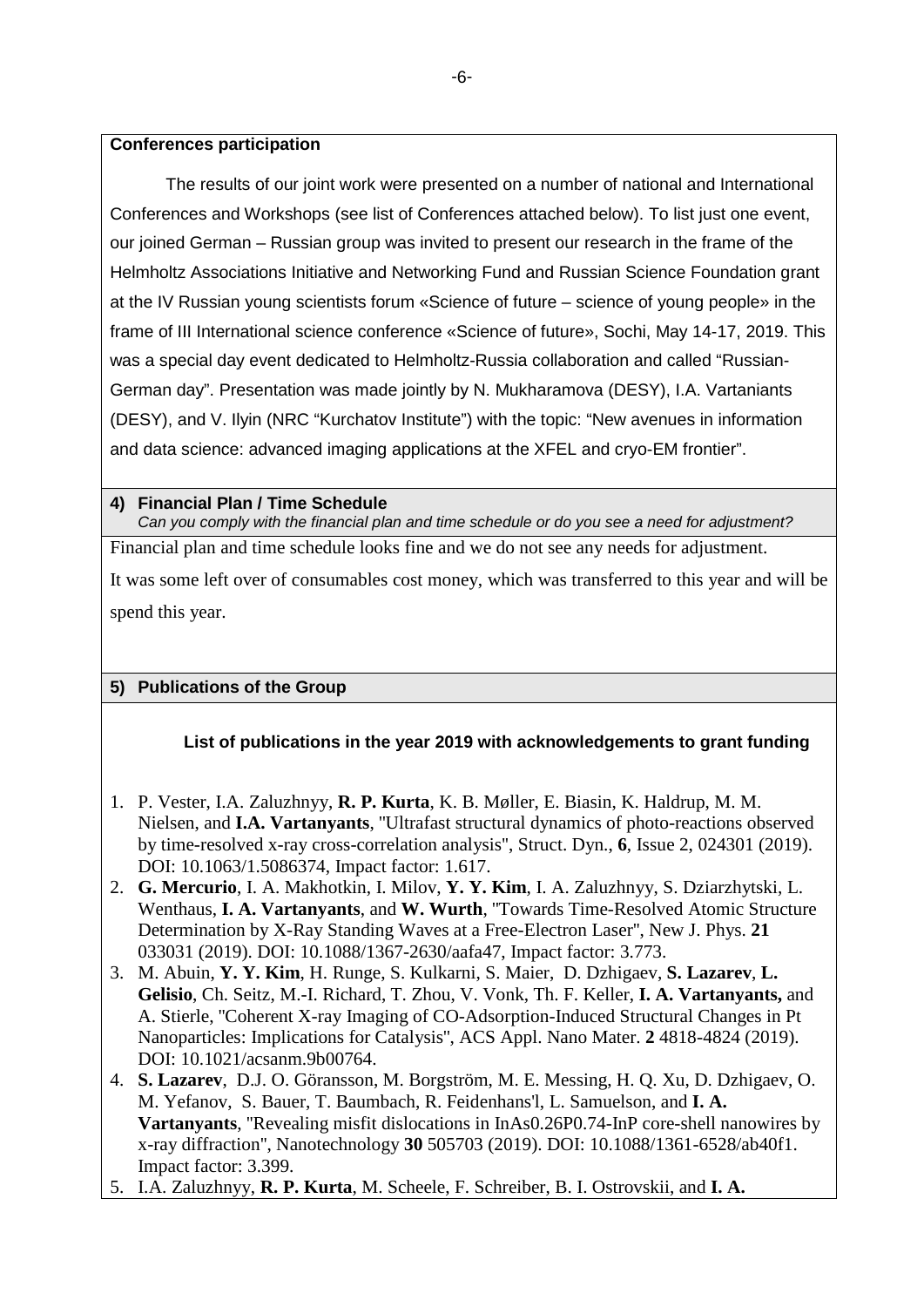**Vartanyants**, ''Angular X-Ray Cross-Correlation Analysis (AXCCA): Basic Concepts and Recent Applications to Soft Matter and Nanomaterials'', Materials, **12**(21), 3464 (2019). DOI: 10.3390/ma12213464. Impact Factor: 2.972.

- 6. **R. Khubbutdinov,** A. P. Menushenkov, **I. A. Vartanyants**, ''Coherence properties of the high-energy fourth-generation X-ray synchrotron sources'', J. Synchrotron Rad. **26**(6), 1851- 1862 (2019). DOI: 10.1107/S1600577519013079. Impact factor = 3.232.
- 7. **N. Mukharamova**, **D. Lapkin**, I. A. Zaluzhnyy, A. André, **S. Lazarev**, Y. Y. Kim, M. Sprung, **R. P. Kurta**, F. Schreiber, **I. A. Vartanyants**, M. Scheele, ''Revealing Grain Boundaries and Defect Formation in Nanocrystal Superlattices by Nano- diffraction'', Small, 1904954 (2019). DOI: 10.1002/smll.201904954. Impact factor = 10.856.
- 8. T. Kawaguchi, Th. F. Keller, H. Runge, **L. Gelisio**, Ch. Seitz, **Y. Y. Kim**, E. R. Maxey, W. Cha, A. Ulvestad, S. O. Hruszkewycz, R. Harder, **I. A. Vartanyants**, A. Stierle, and H. You, ''Gas-induced segregation in Pt-Rh alloy nanoparticles observed by in-situ Bragg coherent diffraction imaging'', Phys. Rev. Lett. **123**, 246001 (2019). DOI: 10.1103/PhysRevLett.123.246001. Impact factor = 9.227.
- 9. **K.A. Ikonnikova, A.B. Teslyuk, S.A. Bobkov, S.I. Zolotarev, V.A. Ilyin** Reconstruction of 3D structure for nanoscale biological objects from experiments data on super-bright Xray free electron lasers (XFELs): dependence of the 3D resolution on the experiment parameters Procedia Computer Science (2019 г.)
- 10. **Y. Y. Kim**, **L. Gelisio**, **G. Mercurio**, S. Dziarzhytski, M. Beye, L. Bocklage, A. Classen, Ch. David, O. Yu. Gorobtsov, **R. Khubbutdinov**, **S. Lazarev**, **N. Mukharamova**, Yu. N. Obukhov, B. Roesner, K. Schlage, I. A. Zaluzhnyy, G. Brenner, R. Roehlsberger, J. von Zanthier, **W. Wurth**, and **I. A. Vartanyants**, ''Ghost Imaging at an XUV Free-Electron Laser'', Phys. Rev. A (2020) (accepted).
- 11. **A. Tesliuk**, **S. Bobkov, V. Ilyin**, A. Novikov, A. Poyda, V. Velikhov, "Kubernetes container orchestration as a framework for flexible and effective scientific data analysis." Proceedings of the ISPRAS Open conference (ISPRAS OPEN 2019), IEEE Xplore digital library. (2020) (accepted)
- 12. **N. Mukharamova**, **S. Lazarev**, J.-M. Meijer, O. Yu. Gorobtsov, A. Singer, M. Chollet, M. Bussmann, D. Dzhigaev, Y. Feng, M. Garten, A. Huebl, Th. Kluge, **R. P. Kurta**, V. Lipp, R. Santra, M. Sikorski, S. Song, G. Williams, D. Zhu, B. Ziaja-Motyka, Th. Cowan, A. V. Petukhov, and **I. A. Vartanyants**, ''Femtosecond laser produced periodic plasma in a colloidal crystal probed by XFEL radiation'', Nature Communications (2019) (submitted).
- 13. E. Sobolev, **S. Zolotarev**, K. Giewekemeyer, J. Bielecki, …, **S. Bobkov**, H. N. Chapman, …, **L. Gelisio**, …, **V. Ilyin**, …, **M. Rose**, …, **A. Teslyuk**, …, **I. Vartanyants**, V. S. Lamzin, A. Mancuso, F. R. N. C. Maia, ''Megahertz single-particle imaging at the European XFEL'', Communication Physics (2019) (submitted).
- 14. **R. Kamyshinsky**, **Yu. Chesnokov**, L. Dadinova, A. Mozhaev, I. Orlov, M. Petoukhov, A. Orekhov, E. Shtykova, **A. Vasiliev**, ''Polymorphic protective Dps-DNA co-crystals by Cryo Electron Tomography and Small Angle X-ray Scattering'', Biomolecules (accepted) (2020).
- 15. T. B. Stanishneva-Konovalova, P. I. Semenyuk, L. P. Kurochkina, **E. B. Pichkur**, **A. L. Vasilyev**, M. V. Kovalchuk, M. P. Kirpichnikov, O. S. Sokolova, ''Cryo-EM reveals an asymmetry in a novel single-ring viral chaperonin'', J. of Structural Biology (accepted) (2020).

## **6) External Funding**

We did not requested for any external funding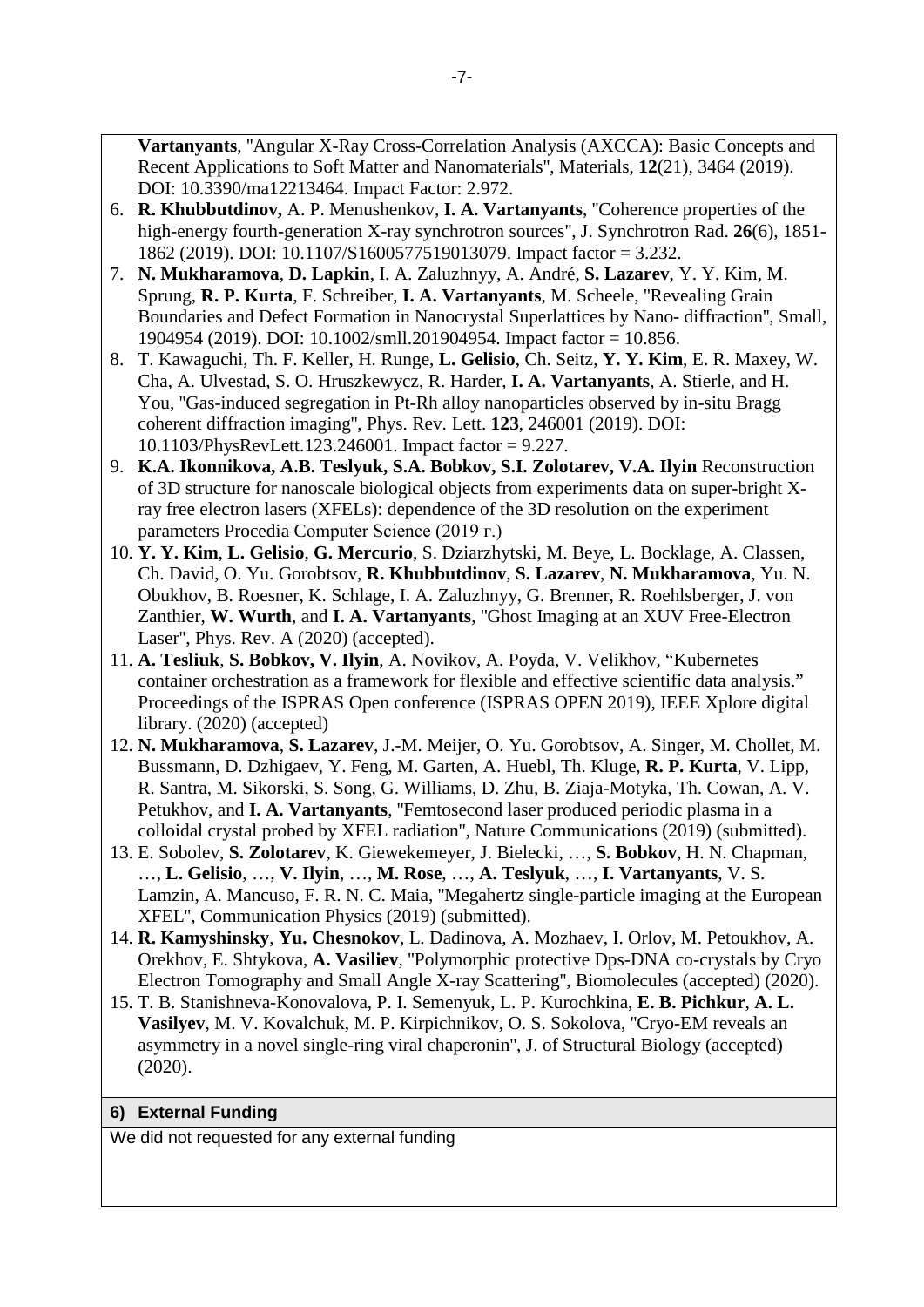**7) Patent Applications** *No. of pending/granted patents*

We did not submitted any Patent Applications

## **8) Awards received by Group Members**

M. Rose received 2019 PhD Award of the Association of the Friends and Sponsors of DESY for his Thesis.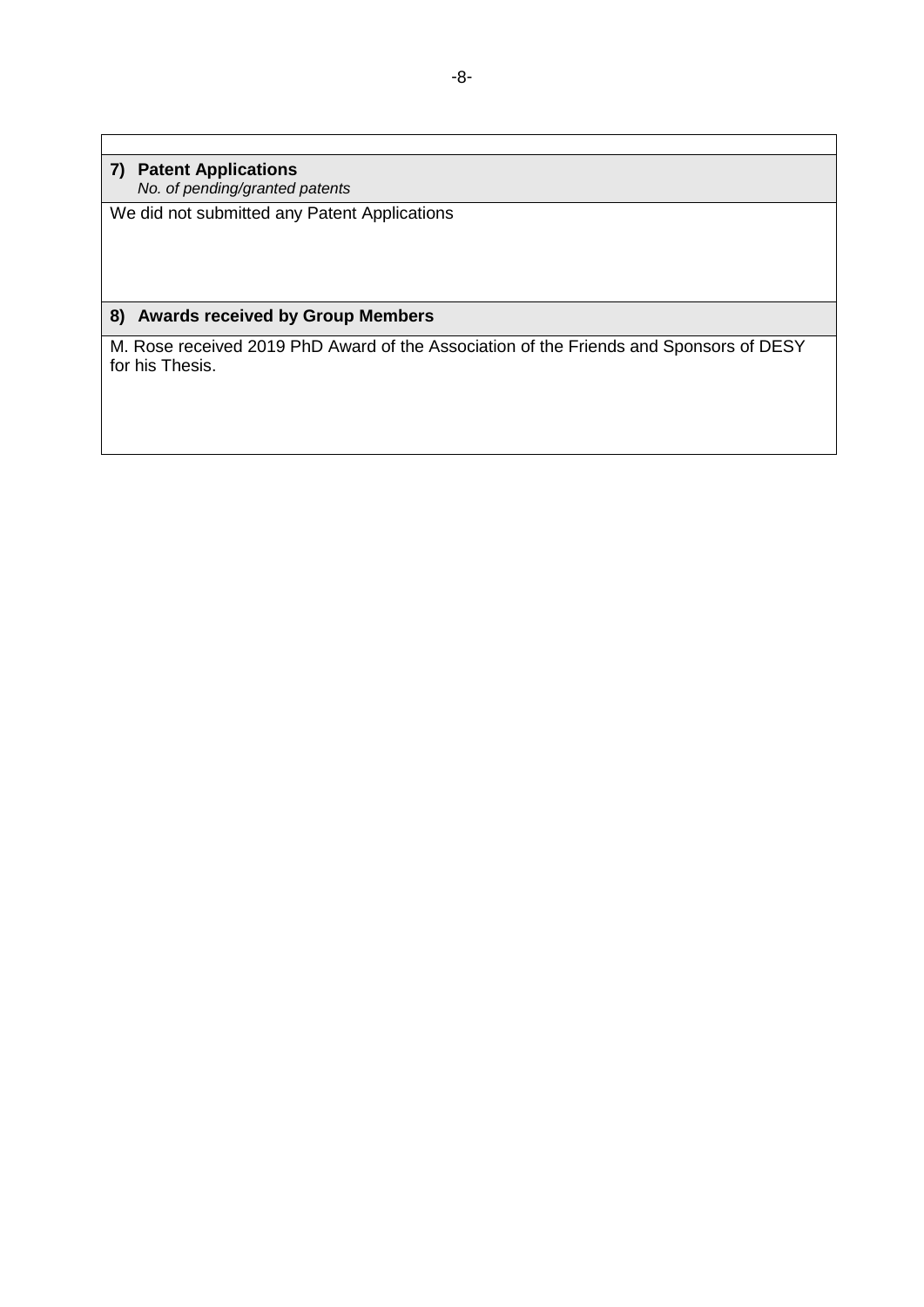### **Appendixes: I**

### **Conferences where results in the frame of the grant funding were presented**

1. European XFEL Users' Meeting and DESY Photon Science Users' Meeting "Research with Synchrotron Radiation and FELs". DESY Hamburg (Germany), 23 - 25 January 2019,<https://indico.desy.de/indico/event/21832/overview>

**Satellite Meeting:** Coherent X-ray scattering and imaging at P10 / PETRA III (January 24, 2019)

#### *Oral presentations:*

**I.A. Vartaniants** (DESY)

"Basics of Coherent X-ray Scattering Technique"

**N. Mukharamova** (DESY), **D. Lapkin** (DESY), I.A. Zaluzhnyy (DESY), A. André, **S. Lazarev** (DESY), **Y.Y. Kim** (DESY), M. Sprung, **R.P. Kurta** (DESY), F. Schreiber, **I.A. Vartanyants** (DESY), and M. Scheele,

"Revealing Grain Boundaries and Defect Formation in Nanocrystal Superlattices by Nanodiffraction"

#### *Posters:*

**S.A. Bobkov** (NRC KI),

"First elements of data flow processing pipeline for SPI experiments at European XFEL",

#### **S. Zolotarev** (NRC KI),

"Classification of diffraction images from the first SPI experiment at European XFEL".

**D. Lapkin** (DESY), **N. Mukharamova** (DESY), I. Zaluzhnyy, **R.P. Kurta** (DESY), **R. Khubbutdinov** (DESY), **Y.Y. Kim** (DESY), E. Morozova, A. Andre, D. Dzhigaev, M. Osterhoff, M. Sprung, F. Schreiber, **I.A. Vartanyants** (DESY), and M. Scheele, "X-ray Cross-Correlation Analysis of PbS-Cu4APc Mesocrystals"

#### **D. Assalauova** (DESY),

"Data analysis of single particle imaging experiments of viruses at XFELs"

#### **R. Khubbutdinov** (DESY), R. Chernikov, K. Klementiev, A. P. Menushenkov, and **I. A. Vartanyants** (DESY),

"Coherence properties of 4th generation synchrotron sources.".

#### **Y. Y. Kim** (DESY),

"Ghost Imaging at Free-Electron Laser".

2. EMBL Industry Workshop – Cryo-EM in Industry and Academia, EMBL Heidelberg (Germany), 6-8 February 2019, https://www.embl.de/training/events/2019/CPP19-01/Preconference-Workshops/Leica/.

#### *Posters:*

K. V. Boyko, **T.N. Baymukhametov** (NRC KI), **Yuri M. Chesnokov** (NRC KI),… **Alexander Vasiliev** (NRC KI) et al.,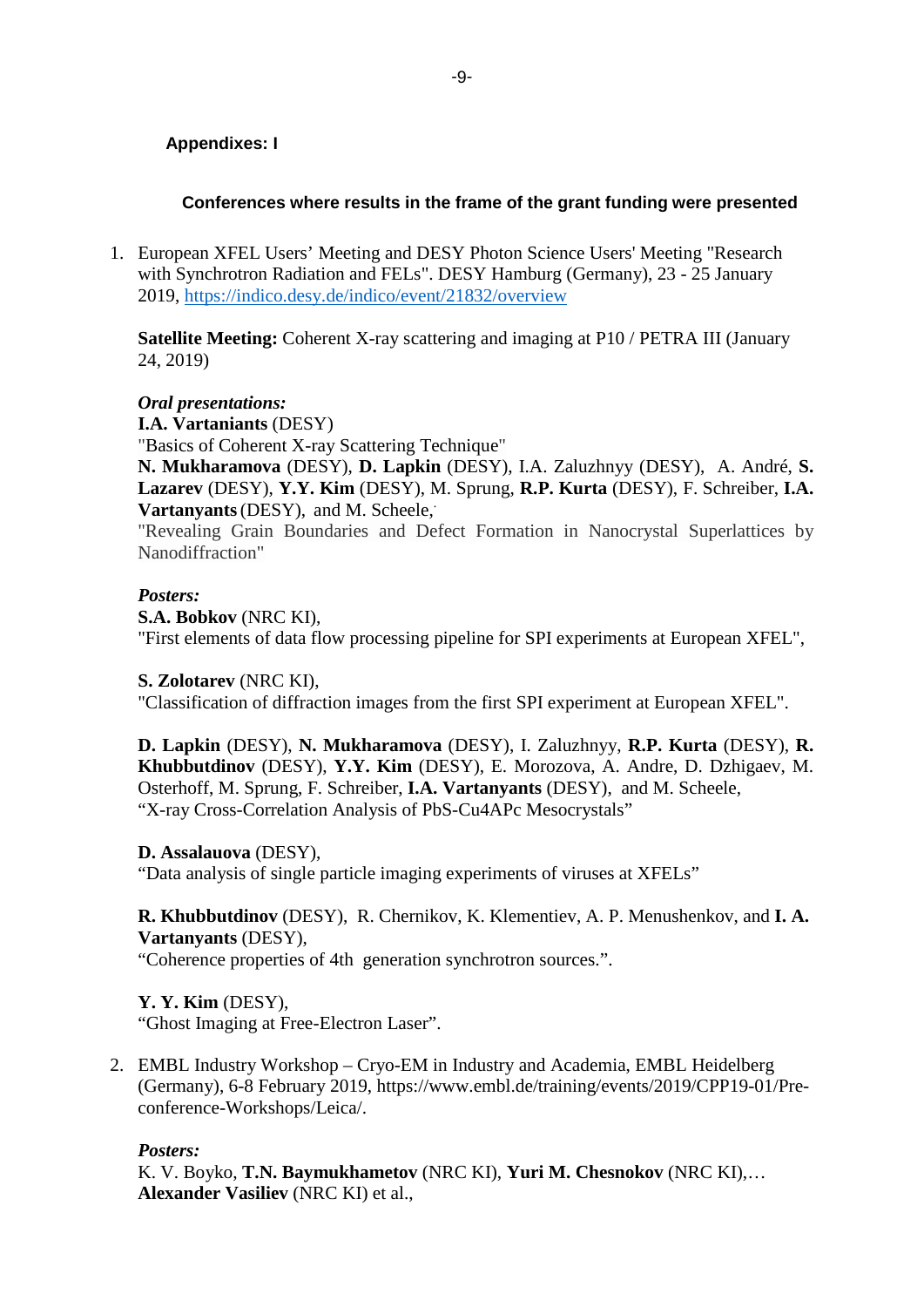"3D structure of natural tetrametric form of human butyrylcholonesterase obtained by Cryo-electron microscopy".

3. IV Russian young scientists forum «Science of future – science of young people» in the frame of III International science conference «Science of future», Sochi, May 14-17, 2019, https://www.sfy-conf.ru.

*Invited talk* at the «Russian-German day» May 16, 2019. **N. Mukharamova** (DESY), **I.A. Vartaniants** (DESY), and V. Ilyin (NRC KI), "New avenues in information and data science: advanced imaging applications at the XFEL and cryo-EM frontier".

4. Russian International Conference on Cryoelectron Microscopy 2019 (RICCEM2019), Lomonosov MSU (Moscow, Russia), June 2-5, 2019, [http://riccem.org\)](http://riccem.org/)

#### *Posters:*

**T.N. Baymukhametov** (NRC KI), **Yu.M. Chesnokov** (NRC KI), Zh.A. Afonina, **A.L. Vasiliev** (NRC KI),

«Cryo-ET pipeline on the example of structural analysis of polyribosomes».

Zh.A. Afonina, **T.N. Baymukhametov** (NRC KI), D.N. Lyabin, **Yu.M. Chesnokov** (NRC KI), **A. L. Vasiliev** (NRC KI), «Cryo-ET structural analysis of polyribosomes from HeLa cells».

5. 8th International Young Scientists Conference on Computational Science (YSC2019), Heraklion (Greece), June 2019, [http://ysc.escience.ifmo.ru](http://ysc.escience.ifmo.ru/)

#### *Oral presentations:*

#### **K. Ikonnikova** (NRC KI),

"Reconstruction of 3D structure for nanoparticle biological objects from experiments data on super-bright X-ray free electron lasers (XFELs): dependence of the 3D resolution on the experiment parameters", [http://ysc.escience.ifmo.ru/files/YSC\\_program.pdf](http://ysc.escience.ifmo.ru/files/YSC_program.pdf)

#### **D. Assalauova** (DESY),

«Data analysis of single particle imaging experiments of viruses at the XFEL sources», [http://ysc.escience.ifmo.ru/files/YSC\\_program.pdf](http://ysc.escience.ifmo.ru/files/YSC_program.pdf)

#### 6. SILS 2019 - Annual Meeting of the Italian Synchrotron Radiation Society Camerino (Italy) 9-11 September 2019 [https://www.unicam.it/](https://www.unicam.it/sils2019/)

**L. Gelisio**, Y. Y. Kim, S. W. Lim, D. Nam, I. Eom, M. Kim, X. Li, H. Lee, R. Khubbutdinov, M. Daka, K. R. Beyerlein, M. Altarelli, P. Fornasiero, S. Kim, M. Ree, C. U. Kim, and I. A. Vartanyants «Structural evolution of Platinum nanostructured thin films driven by ultrashort IR radiation»

7. The 27th International Symposium Nuclear Electronics and Computing (NEC'2019), Budva (Montenegro), 30 September – 4 October 2019, http://indico-ew.jinr.ru/event/738/.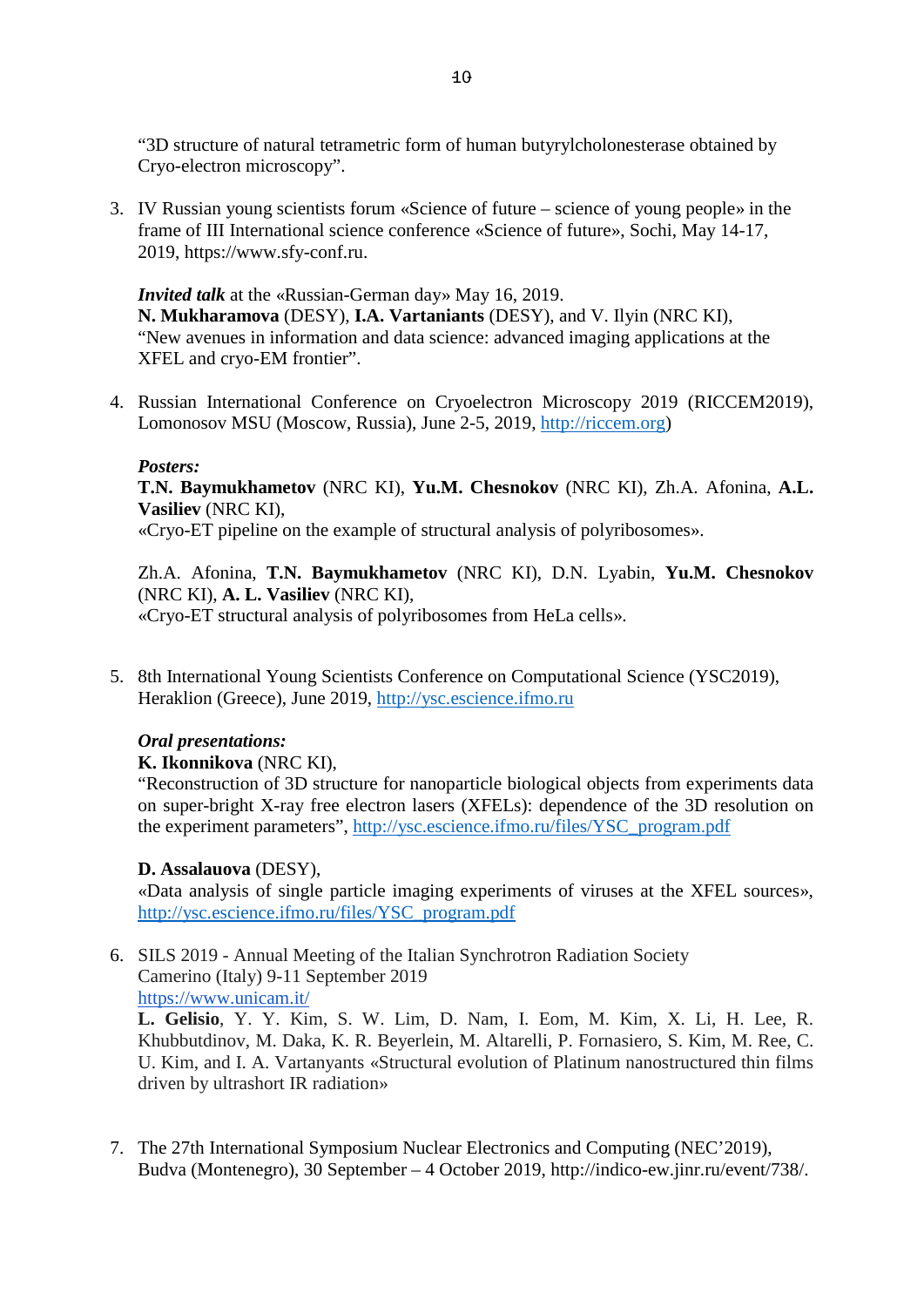### *Oral presentation:*

**A.B. Teslyuk** (NRC KI) «Containerized services for FEL data processing», https://indico.jinr.ru/event/738/material/paper/13.pdf, https://indico.jinr.ru/event/738/session/18/contribution/192/material/slides/0.pdf;

**V.A. Ilyin** (NRC KI), invited talk on International student school in the frame of symposium NEC'2019,

«Use of advanced computer science technologies for quasi-online data processing and primary analysis in the pipe-line approach – on example of experiments on EU-XFEL and CryoEM in structural biology», [https://indico.jinr.ru/event/907/page/8.](https://indico.jinr.ru/event/907/page/8)

8. Artificial Intelligence Applied to Photon and Neutron Science, ESRF Grenoble (France), 12-14 November 2019, https://workshops.ill.fr/event/209/overview.

### *Posters:*

**S.A. Bobkov** (NRC KI), **A.B. Teslyuk** (NRC KI), **S.I. Zolotarev** (NRC KI), **V.A. Ilyin** (NRC KI), **A. Ignatenko** (DESY), **D. Assalauova** (DESY), **L. Gelicio** (DESY), SPI consortium, F. Maia, **I.A. Vartanyants** (DESY)

"Machine learning for Single Particle Imaging at European XFEL".

**A. Ignatenko** (DESY), **D. Assalauova** (DESY), **S. Bobkov** (NRC KI), **L. Gelisio** (DESY), SPI consortium@LCLS, A. Aquila, **I. A. Vartaniants** (DESY)

"Image classification for Single Particle Imaging experiments with a fast object detection system based on a Convolutional Neural Network"

9. 2<sup>nd</sup> Round Table on Machine Learning and Deep Learning at DESY, Hamburg Germany), November 29, 2019,<https://indico.desy.de/indico/event/24634/>

#### *Oral presentation:*

**A. Ignatenko** (DESY)

"Image classification for Single Particle Imaging experiments with a fast object detection system based on a Convolutional Neural Network"

10. Open Conference in the Institute for System Programming V.P. Ivannikova RAS, Moscow, 5-6 December 2019. https://www.isprasopen.ru

#### *Oral presentation:*

**A.B. Teslyuk** (NRC KI), **S.A. Bobkov** (NRC KI), A. Novikov (NRC KI), A. Poida (NRC KI), **V.A. Ilyin** (NRC KI), V. Velikhov (NRC KI)

«The use of Kubernetes as a framework for building flexible and effective scenarios for scientific data processing»

https://www.isprasopen.ru/docs/Agenda\_ISP\_RAS\_Open\_RU.pdf.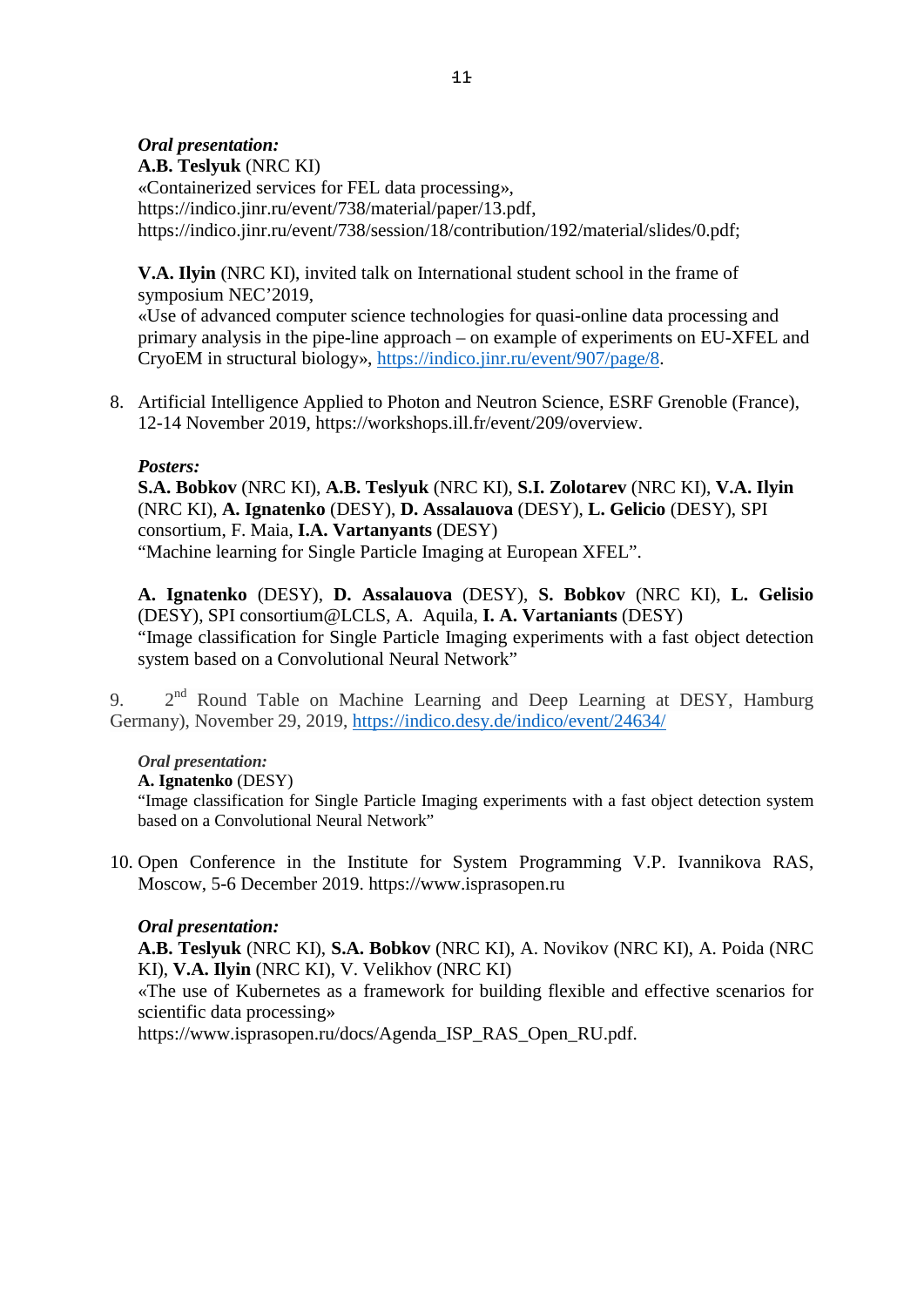**Appendixes: II**

## **RSF-Helmholtz Meeting April 1-4, 2019 DESY Bld. 25f, Seminar Rm. 456 Schedule draft April 1, 2019**

Arrival to DESY

**15:00 –** Visit to European XFEL

#### **April 2, 2019**

**8:45 – 9:00** E. Weckert(DESY) – Welcome to DESY

**9:00 – 9:15** I. Vartaniants (DESY) – Status of the Project DESY view

- **9:15 – 9:30** V. Ilyin (NRC "Kurchatov Institute") Status of the Project Kurchatov Institute view
- **9:30 – 10:00** A. Vasiliev (NRC "Kurchatov Institute") Cryo-EM, Status of the Project
- **10:00 – 10:30** W. Wurth (DESY, HH University) FLASH2020 and Big Data evaluation challenges

**10:30 – 11:00** Coffee break

- **11:00 – 11:30** P. Vagovic (European XFEL) SPB/SFX Instrument at European XFEL, first results of operation
- **11:30 – 12:00** A. Teslyuk (NRC "Kurchatov Institute") On progress in setting up data processing workflow in containerized computing infrastructure at Kurchatov Institute
- **12:00 – 12:30** G. Mercurio (European XFEL) Status of the SCS instrument at European XFEL

**12:30 – 14:00** Lunch

**14:00 – 14:30** S. Bobkov (NRC "Kurchatov Institute") – Automatic preprocessing, filtering and classification of SPI data on the basis of LCLS amo34117 experiment.

- **14:30 – 15:00** R. Kurta (European XFEL) Fluctuation x-ray scattering from a heterogeneous mixture of particles
- **15:00 – 15:30** Ev. Pichkur (NRC "Kurchatov Institute") Recent advances in the first stages of Cryo-EM processing
- **15:30 – 16:00** Coffee break
- **16:00 – 16:15** R. Kamyshinskii (NRC "Kurchatov Institute") Cryo electron tomography study of processes of byocrystallization for DNA protection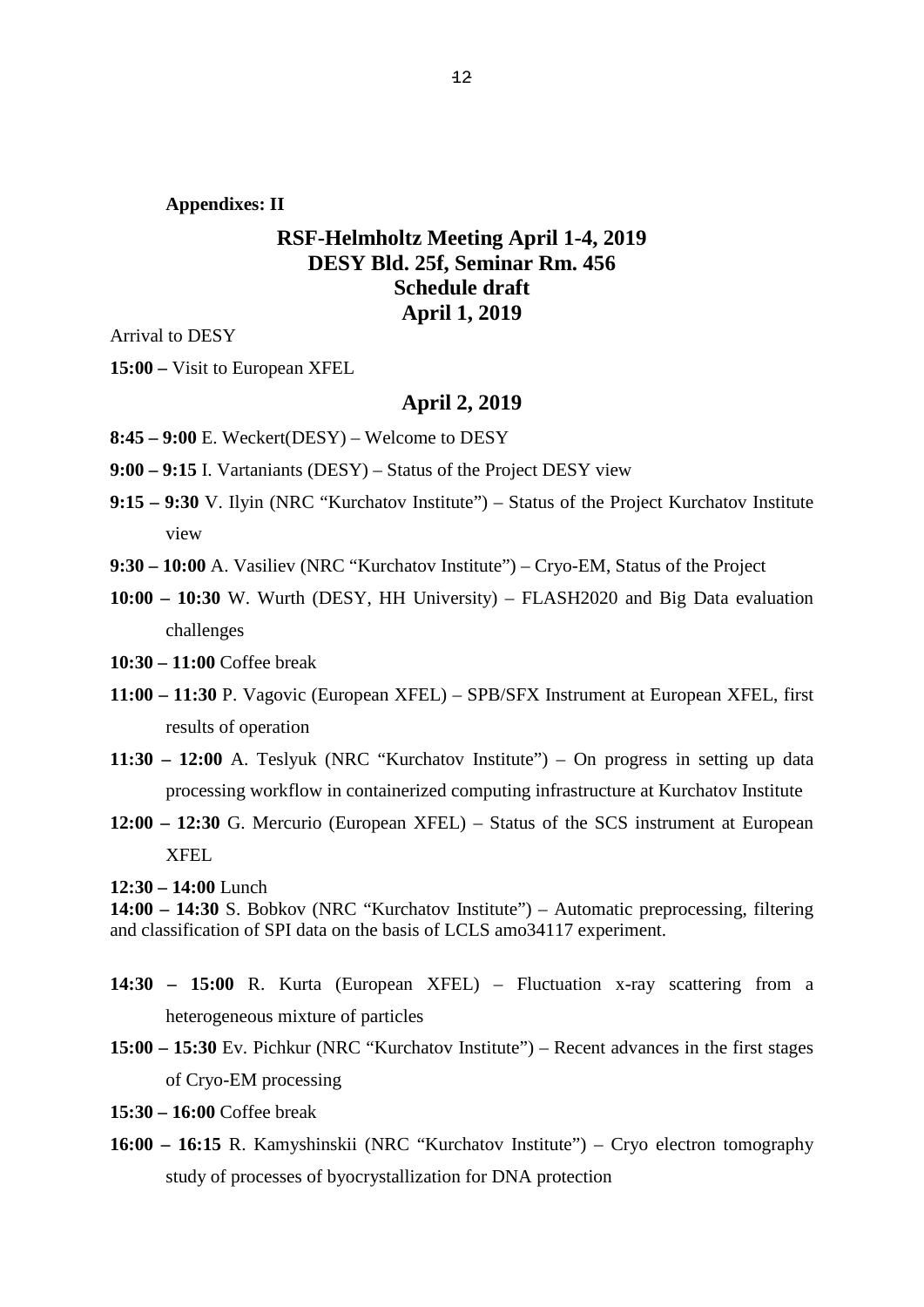- **16:15 – 16:30** T. Baymukhametov (NRC "Kurchatov Institute") Cryo-EM of polysoms issues in 3D reconstruction
- **16:30 – 16:45** Yu. Chesnokov (NRC "Kurchatov Institute") Data processing for cryoelectron tomography study of Dps-DNA nanocrystals
- **16:45 – 17:00** S. Zolotarev (NRC "Kurchatov Institute") Viability analysis of alterations of EMC algorithm based on modifications to underlying EM method
- **17:00 – 17:15** K. Ikonnikova (NRC "Kurchatov Institute") Analysis of 3D structure resolution limits in X-ray single particle diffraction imaging with different experimental parameters
- **17:15 – 17:30** D. Assalauova (DESY) Progress of analysis of data from the last SPI experiment at LCLS
- **17:30 – 17:45** Y.Y. Kim (DESY) Towards high resolution reconstruction from the SPI XFEL data
- **17:45 – 18:00** D. Lapkin (DESY) XCCA analysis of mezocrystal samples
- **18:00 – 18:15** L. Gelisio (DESY) Time resolved melting experiment on thin Pt films at PAL XFEL
- **18:15 – 18:30** I. Vartaniants (DESY) Summary of the first day and tasks for the second day

**19:00** – Dinner (DESY Bistro)

#### **April 3, 2019**

- **9:00 – 10:30** Discussion of the milestones of the Project
- **10:30 – 11:00** Coffee break
- **11:00 – 12:30** Discussion of the milestones of the Project
- **12:30 – 14:00** Lunch
- **14:00 – 15:00** Discussion of the milestones of the Project
- **15:00** I. Vartaniants (DESY) & V. Ilyin (Kurchatov Institute) Concluding remarks and close of the Meeting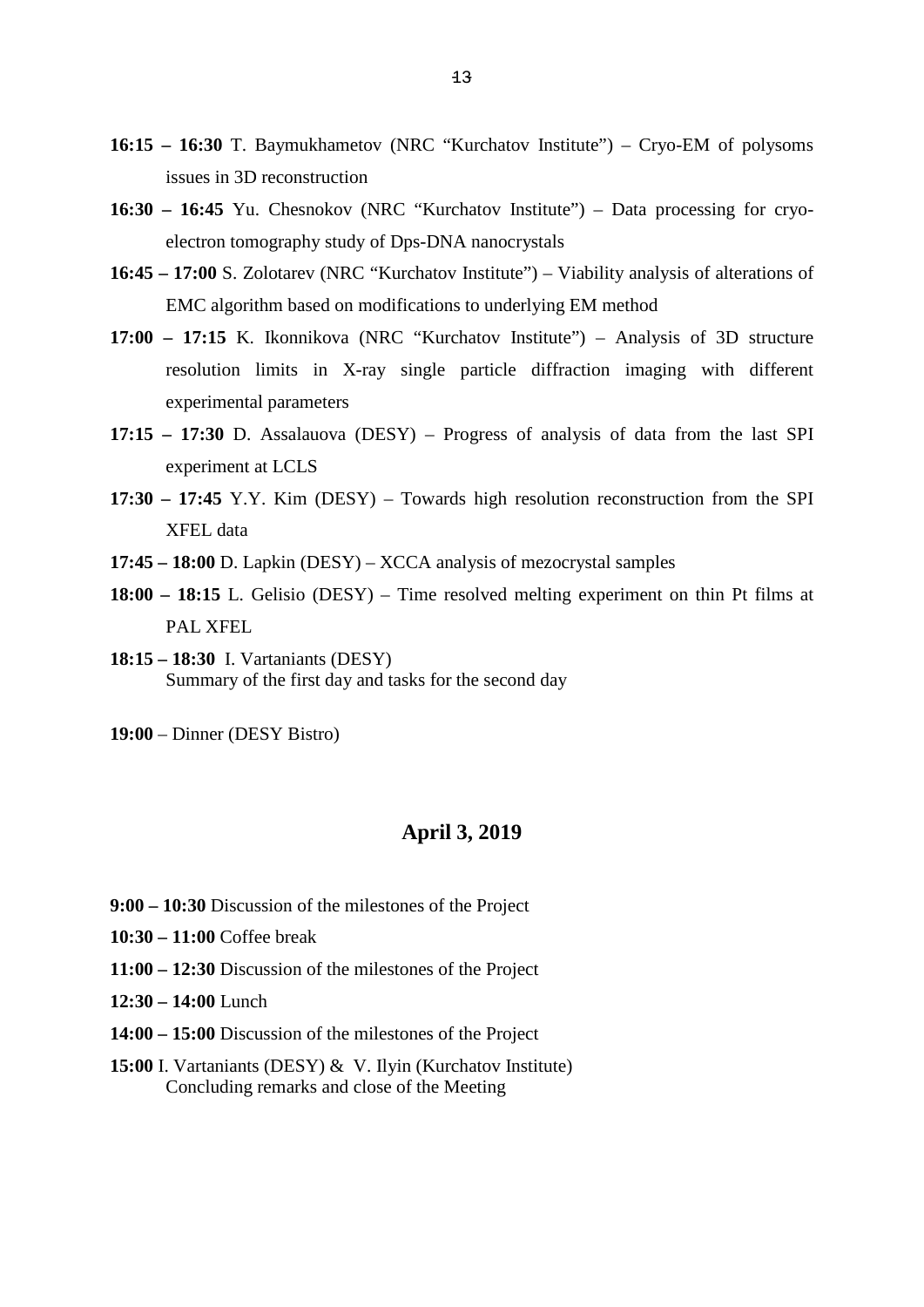**Appendixes: III**

# **Meeting of the Joint RSF-Helmholtz project RSF № 18-41-06001, Helmholtz grant № HRSF-002 "New avenues in information and data science: advanced imaging applications at the XFEL and cryo-EM frontier" 19-20 November 2019, Moscow**

**Place –** Malaya Pirogovskaya, dom 7.

# **November, 19, 10.00 -17.00**

- 1. V. Ilyin (NRC "Kurchatov Institute"). Open remarks. "Status of the German-Russian Project (Russian side)" 15 min
- 2. I. Vartaniants (DESY). "Status of the German-Russian Project (German side)", 15 min
- 3. A. Vasiliev (NRC "Kurchatov Institute"). "Status of the cryoEM research in the project", 15 min
- 4. Anton Teslyuk (NRC "Kurchatov Institute"), "On the progress of development containerized data analysis pipeline for FEL data", 45 min

Coffee break 11:30-12:00

- 5. A. Ignatenko (DESY), "Image classification from the Single Particle Imaging (SPI) experiments with a fast object detection system based on a Convolutional Neural Network (CNN)", 30 min
- 6. Sergey Bobkov (NRC "Kurchatov Institute"), "Automatic data processing organization for SPI analysis pipeline", 30 min
- 7. D. Assalauova (DESY), "Reconstruction of PR772 viruses from the Single Particle Imaging (SPI) experiments at LCLS, 30 min

Lunch 13:30-14:30

- 8. Yury Chesnokov (NRC "Kurchatov Institute"), «Problem of preferred orientation in single-particle cryo-EM», 30 min
- 9. Sergey Zolotarev (NRC "Kurchatov Institute"), "Combining heterogeous data for orientation
	- recovery via Dragonfly", 30 min
- 10. D. Lapkin (DESY), "CuZrTi metallic glasses. "Study of the local structure by the electron diffraction", 30 min

Coffee break 16:00-17:30